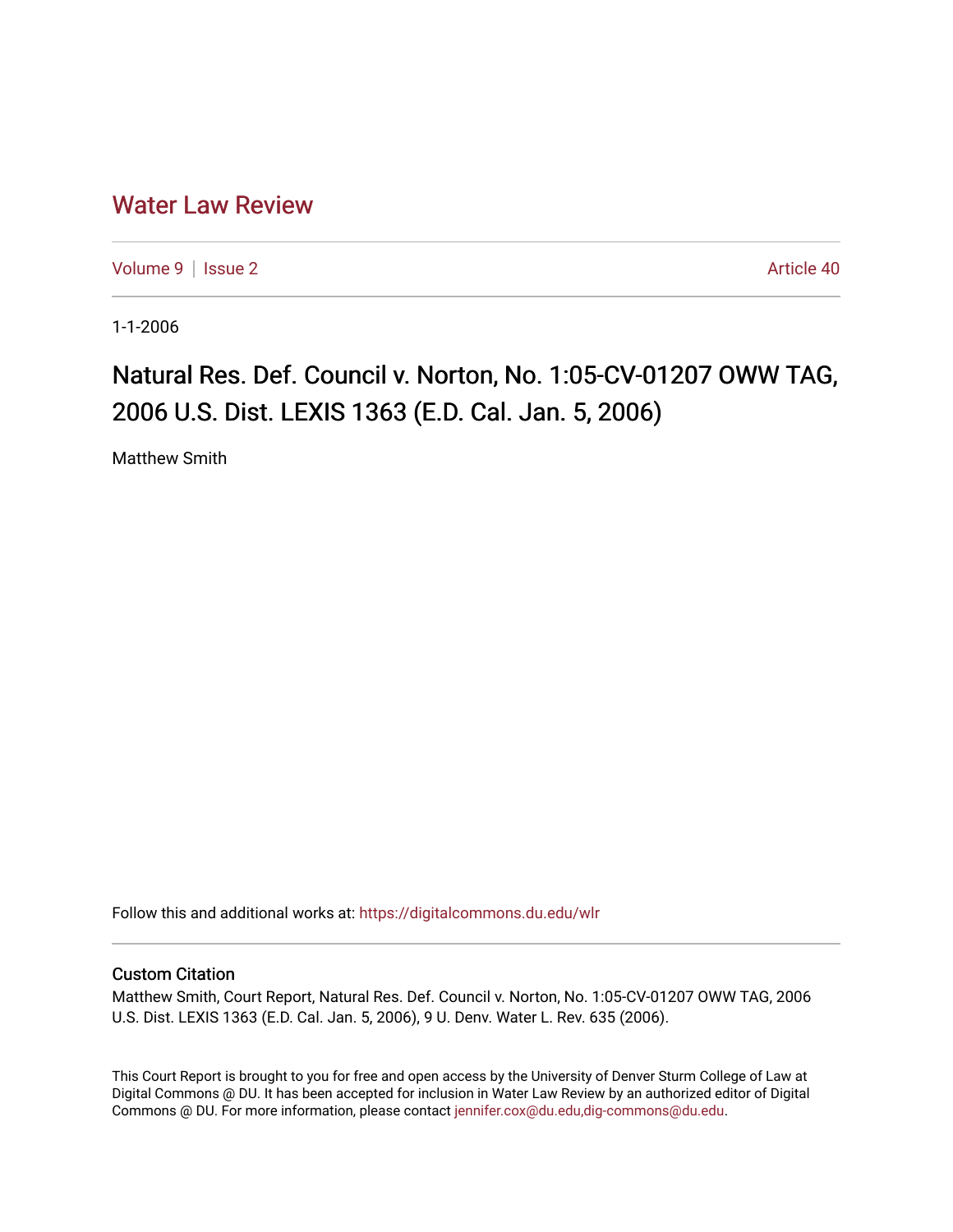the access claim was not collaterally estopped and refrained from analyzing the scope of the right-of-way at this stage of the case.

The court could not identify any New Mexico case law examining the issue of whether New Mexico recognizes a forage right, limited or otherwise, as implicit in a vested water right or a related right-of-way. As such, it deferred the question to the Supreme Court of the State of New Mexico.

Finally, the court examined the issue of whether the just compensation claims violated the Tucker Act's six-year statute of limitations. The court found that a taking occurs when the owner's property use is deprived. The Walkers utilized their appropriative water rights until June 30, 1998 as ordered in the District Court's February 27, 1998 judgment. Accordingly, the court held the statute of limitations did not bar the just compensation claims that accrued no earlier than February 27, 1998.

*Michael Graetz*

## **UNITED STATES DISTRICT COURT**

**Natural Res. Def. Council v. Norton, No. 1:05-CV-01207 OWW TAG, 2006 U.S. Dist. LEXIS 1363 (E.D. Cal. Jan. 5, 2006)** (granting intervention by state agencies, managing state-built water projects not adequately represented by existing federal authorities, in actions concerning coordinated water supply management plans).

The California Department of Water Resources ("Department") made a motion to the United States District Court for the Eastern District of California to intervene in a case concerning the coordinated operation of the federally-managed Central Valley Project ("CVP") and the State of California's State Water Project ("SWP"). Both projects divert large volumes of water from the California Bay Delta ("Delta") and use the Delta to store water. The Department manages the SWP and operates diversion facilities in both the southern and northern Delta to divert water for distribution to much of California. The Department and other agencies share certain facilities and coordinate operations with one another. The Operating Criteria and Plan ("OCAP") is the most recent document describing the coordinated management and proposing a number of changes to the operation of the CVP and SWP. The OCAP must comply with the Endangered Species Act ("ESA") after consultation with the United States Fish and Wildlife Service ("USFWS") to ensure that any actions taken in the Delta will not jeopardize the continued existence of any endangered or threatened species.

A coalition of environmental groups including the National Resources Defense Council ("NRDC") brought the original action to